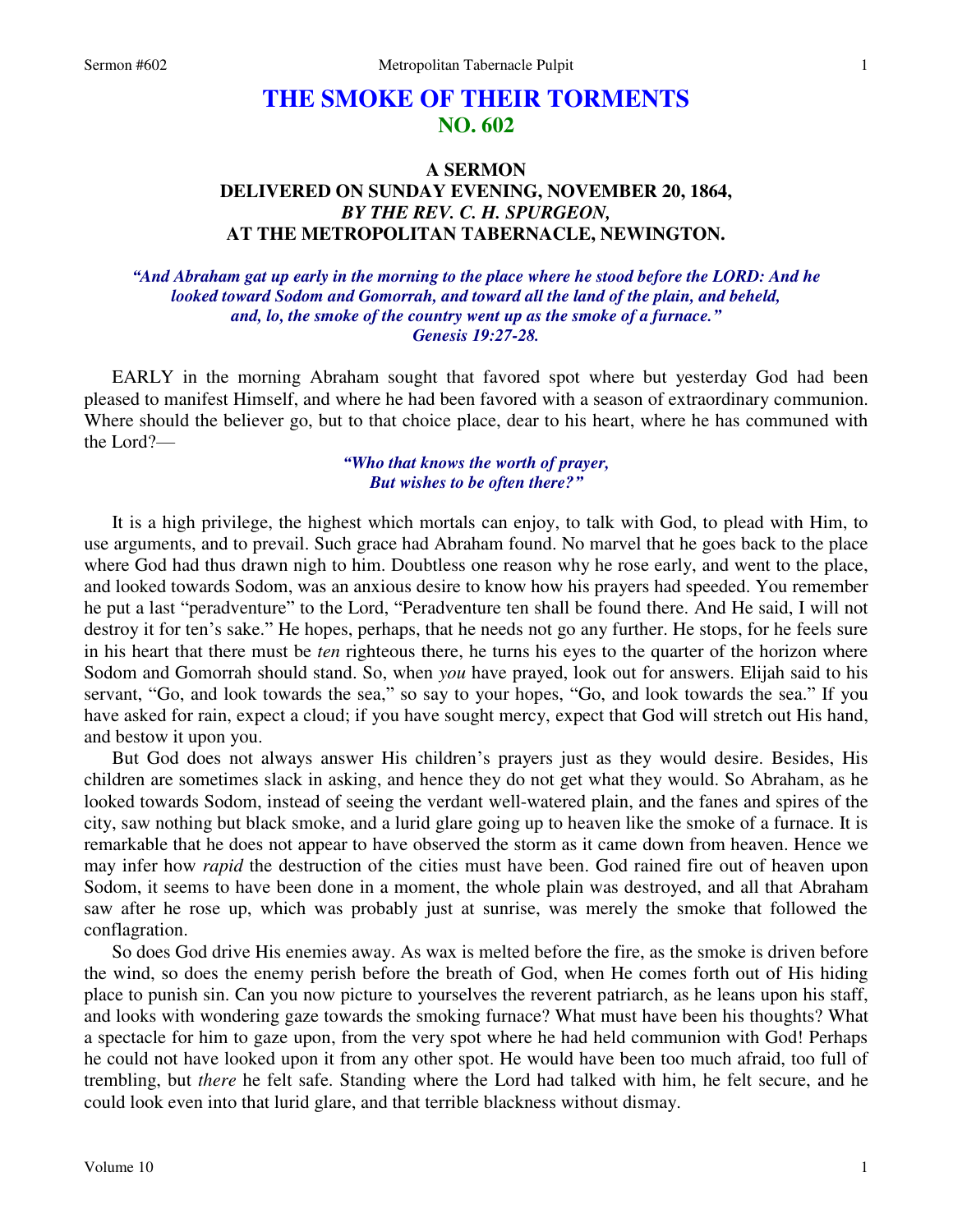And now I want to summon you, my dear Christian friends, to the scene of your own most hallowed privileges, to the spot, as it were, on which grace has been shown most clearly to your souls, and intercessions have been poured out most freely from your hearts. From thence I would have you lift up your eyes. To what, do you ask, would I draw your attention? Ah! then, I want you to look upon the smoke of the torments of lost spirits. I want believing eyes to gaze upon that place, "where their worm dies not, and the fire is not quenched." Only mind that you stand in the place where God has communed with you, beneath the cross, where the blood shall drop upon you, and you shall feel the sense of pardoned sin. From no other place can we view the wrath of God with proper and profitable emotions. But standing there, our spirits shall be chastened, our souls comforted, and with tears standing in our eyes, tears of gratitude and contrition, we shall venture to look upon that dark and terrible gulf where the wicked lie, and shall derive some profit from the sight, even as Abraham doubtless did.

First, then, tonight, *let me suggest the emotions which should be awakened in the Christian's spirit when he takes a view of the wrath to come.* Secondly, *let me gather up some lessons which God teaches to His people and to the world from the doom of the wicked.* And then, in closing, *let me turn your eyes another way to a yet more of a wonder display of divine vengeance, even more a wonder, I say, than that which is to be perceived in Tophet, where lost souls are shut up.*

**I.** WITH WHAT EMOTIONS OUGHT WE TO GAZE UPON THE TORMENTS OF UNGODLY AND IMPENITENT SOULS?

Certainly it should always be with a *humble submission to the divine will.* The assurance that God is just, even in the midst of His hot displeasure, must always be cherished. The Judge of all the earth cannot but do right. Though He is terrible and dreadful in His anger, as a consuming fire, yet is He still our God forever and ever, full of goodness and full of truth. There is a deep-seated unbelief among Christians just now, about the eternity of future punishment. It is not outspoken in many cases, but it is whispered, and it frequently assumes the shape of a spirit of benevolent desire that the doctrine may be disproved. I fear that at the bottom of all this there is a rebellion against the dread sovereignty of God. There is a suspicion that sin is not, after all, so bad a thing as we have dreamed. There is an apology, or a lurking wish to apologize for sinners, who are looked upon rather as objects of pity than as objects of indignation, and really deserving the condign punishment which they have willfully brought upon themselves.

I am afraid it is the old nature in us putting on the specious garb of charity, which thus leads us to discredit a fact which is as certain as the happiness of believers. Shake the foundations upon which the eternity of hell rests and you have shaken heaven's eternity too. "These shall go away into everlasting punishment: but the righteous into life eternal." There is precisely the same word in the original. We have it translated a little more strongly in our version, but the Word stands the same, and if the one be not eternal, the other is not.

Brethren, this is a fearful thing. Who can meditate upon the place appointed for the wicked without a shudder? Ungodly men affect to think we like to preach upon these topics. Far, far enough is it from being the case. I have had to censure myself of late for scarcely having preached at all upon them. They fancy that Christian men can look with complacency upon the torment of the lost, imagining themselves to be safe. They know not what they say. The very reverse of such a spirit is common among us. We shudder so much at the thought of men being cast away forever, and horror takes so strong a hold upon us, that if we could doubt it, we would, and if we could disprove it altogether, we feel we should be glad. But we dare not attempt the task, because we know that it were to impugn the sentence of the Almighty, and provoke a quarrel against the Most High. Great Judge of all, You shall trample upon Your enemies in the day of Your wrath, yet shall You be as glorious in that act as when You do pardon sin, and pass by transgression. Christian, look there, and, as you look, rebel not, but say, "True and righteous are You, O God; let Your name be honored evermore!"

Surely, too, another emotion, which a glance towards the dreary doom of the ungodly can never fail to prompt, is that of *gratitude*. "And why am *I* not there? They gnaw their fire-tormented tongues in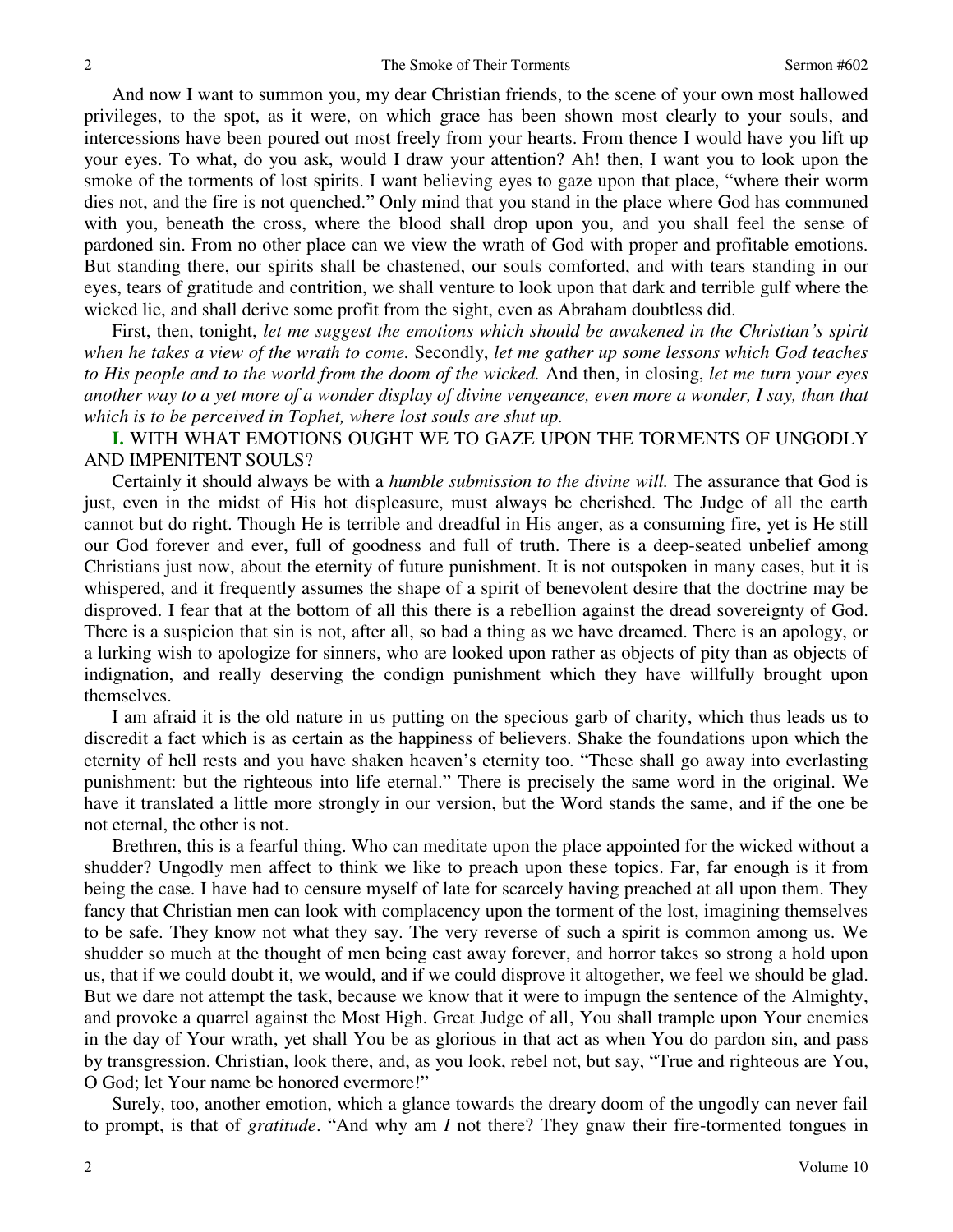vain, and why am I not there? Did they sin? I have sinned. Did they curse God and die? I, too, have cursed God, and it was a marvel that I did not die—

## *'Oh, were it not for grace divine, That fate so dreadful had been mine.'"*

Some of you who were accustomed to frequent the ale house, whose voices were loud in the lascivious song, who polluted eventide with sin, and spoiled the day with your ungodliness, thank God that you have been washed in the precious blood of Jesus, for as you read the list of the lascivious, and so on, you are compelled to say, "Such were some of us; but we are washed, but we are sanctified, but we are justified in the name of the Lord Jesus, and by the Spirit of our God." Let the depths of hell constrain you to heights of gratitude, and let the wailing and the gnashing of teeth which come up from thence, appeal to your lips, your heart, your very bowels, and all that is within you, for the music of thankfulness that you have escaped.

Should there not also here be deep feelings of *humility?* Look to the hole of the pit whence you were dug, and the rock whence God has hewn you! What those sinners were, such were you. There was nothing in you that would carry you to heaven, but everything that would have carried you down to hell. You are a brand plucked from the burning, you would have burned in that fire as well as others, and can you lift up your head, man, and boast yourself, and say, "O God, I thank You that I am not as other men"? Nay, not if you are in your senses, but humbled and yet thankful, you will go your way with a subdued heart, looking upon others with pity and with love, and anxiously desiring to pluck them also from the flame, and guide their feet into the way of peace.

And there is a sensation which must thrill through every nerve, and the thought will sometimes blanch our cheeks with terror, *lest we also should come there.* I think a glance of the eye towards the smoke of Gehenna would always prompt a holy jealousy over one's own heart, and a diligent watchfulness of one's own walk. What say you to this, professor? You see the smoke going up forever, *what if you should come there after all?*

Remember, it is one thing to profess to be a Christian, and quite another thing to be truly converted. You may go to the gates of heaven by profession, but there is a back door to hell. High professor, take care. If your wings be waxen they will melt, and the higher they soar, the greater your fall will be. It will be a dreary day for any of us, if we have to go from the pulpit to perdition, from the Lord's table to communion with devils, and from drinking the cup in which we commemorate the sacrifice of Christ to the drinking of the cup of trembling, in which the dregs of God's wrath are to be found.

If I must perish, I would rather perish as an openly-avowed sinner than as a hypocrite, for the doom of a man who has made a fair show in the flesh and a fine pretense of godliness, must be increased by the loss which he suffers, the hopes which are disappointed, the professions which have turned out to be a lie.

Members of this church, I speak to you, hoping that you will put the question among yourselves, "Is it I, Lord? Is it I?" My fellow laborers in this church, deacons and elders, let us search ourselves. Let not your grey heads exempt you from the duty of self-examination. Let not your office screen you from the suspicion that after all you may be deceived. Come, let us go together as if we never went before to the cross of Jesus, let us look up to Him as He hangs bleeding there, and if up to this moment we never have been saved, let us say, "Jesus, accept us now."—

> *"A guilty, weak, and helpless worm, On Thy kind arms I fall: Be Thou my strength and righteousness, My Jesus and my all."*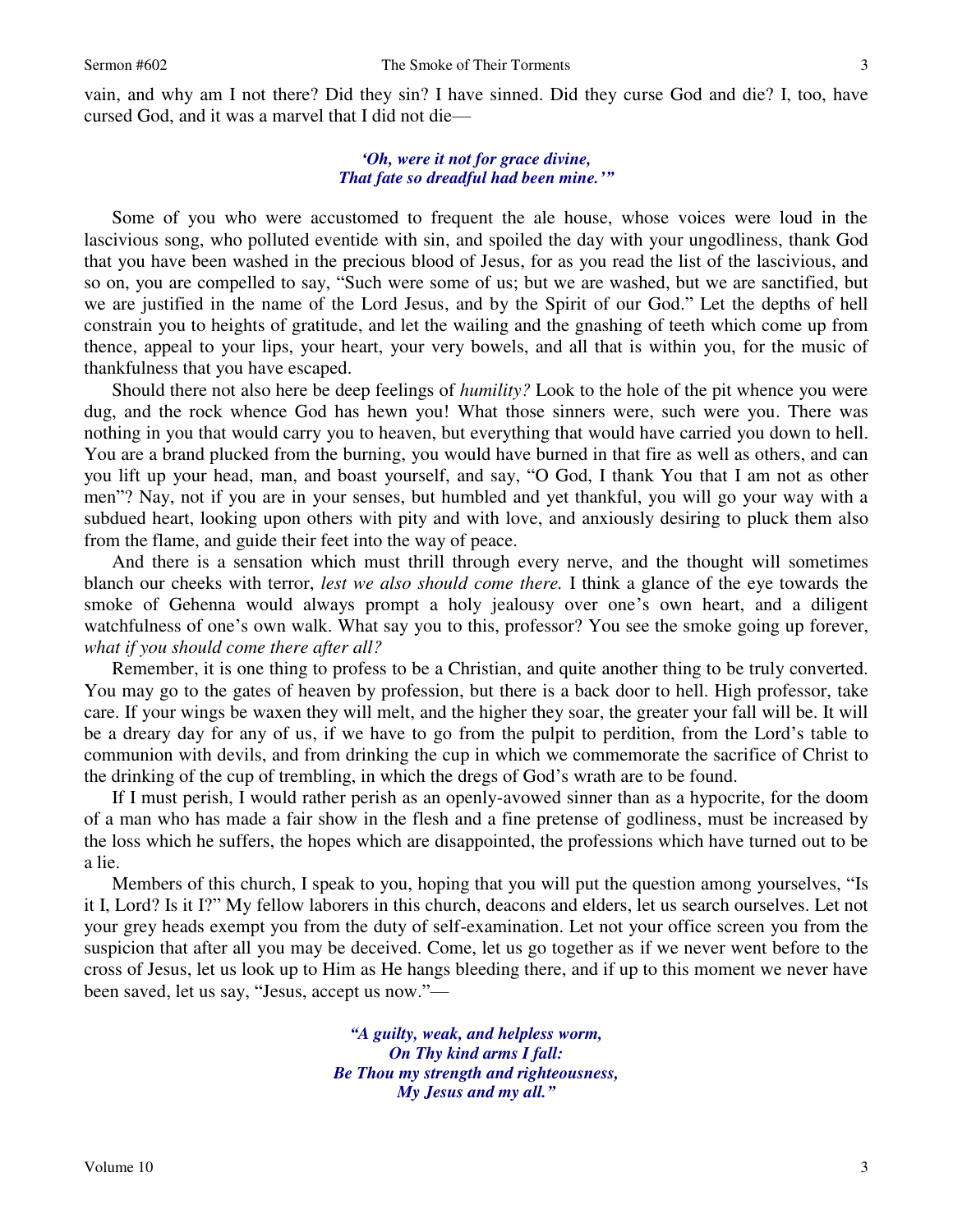These at least are some of the feelings with which we, like Abraham, standing in the place where God has communed with us, may look towards Sodom and see the smoke going up as the smoke of a furnace. We shall pause awhile, and then notice the teaching which seems to come from the dreadful doctrine of the wrath to come.

**II.** Look you, Christian, if you can look, and see there THE EVIL OF SIN.

Do you start? That is the true harvest of the sowing of iniquity. Come, sinner, I charge you look at it. This is what sin brings forth, this is the full-grown child. You have dandled it, you have kissed and fondled it, see what it comes to. Hell is but sin full-grown, that is all. You played with that young lion, see how it ravens and how it tears in pieces now that it has come to its strength. Did you not smile at the azure scales of the serpent? see its poison, see to what its stings have brought those who have never looked to the brazen serpent for healing.

Next time the enemy says to you, "Is it not a little one?" answer him, "Behold how great a matter a little fire kindles," remind him that the mustard is the smallest among seeds, but yet it grows to a great tree. Is it so? Do you account of sin as a peccadillo, a flaw scarcely to be noticed, a mere joke, a piece of fun? But see the tree which springs from it. There is no joke there—no fun in hell. Fools make a mockery of sin, which is but an egg, but when the egg is hatched and the bird full-fledged, they will find that they must laugh on the other side of their mouths, if they laugh at all.

My God, from this day forward help me to see through the thin curtain which covers up sin, and whenever Satan tells me that such-and-such a thing is for my pleasure, let me recollect the pain of that penalty wrapped up in it, when he tells me that such a thing is for my profit, let me know that it can never profit me to gain the whole world and lose my own soul. Let me feel it is no sport to sin, for only a madman would scatter firebrands and death, and say it is sport.

You did not know that sin was so evil. Some of you will never know how evil it is till the sweetness of honey has passed from your mouth, and the bitterness of death preys at your vitals, you will count it harmless till you are hopelessly stricken with its sting. What, is there no way to teach you the evil of sin but to cast you into hell to learn the lesson, where you cannot profit but only perish by the knowledge acquired too late? O that you were wise, you thoughtless ones, and looking at the smoke of the ruin of others, would learn how dreadful is that sin which will ere long ruin *you,* as it has already ruined them.

Think you that God smote Sodom, and that He will not smite you? Drunkard, swearer, shall Gomorrah perish and shall you escape? No, He is the same God today to punish sin as He was then. I say, see the blackness of your sin by the light of hell's fire, and as the smoke goes up forever, ask yourself will you sin when such is the inevitable result? Will you dwell with sin, if this involves dwelling with tormenting fire? This doctrine I would God we could learn in our hearts. It is hard for me to preach it, it is harder still for you to learn it, but none ever know the love of Christ till they know something of the evil of sin.

As the Christian, with downcast and blushing face looks to the place where their worm dies not and their fire is not quenched, *he is awe-struck with the justice of God.* What, is God so just as this? He swears, "As I live, says the Lord GOD, I have no pleasure in the death of him that dies, but had rather that he should turn unto me and live." He is a God so good that He delights in mercy, and never is His soul more glad than when He passes by transgression, iniquity, and sin, and receives His Ephraims to His bosom.

But is this God so severely just? Shall men, made in His own image, be broken by Him as with a rod of iron? Will He consign them to that Tophet, the pile whereof is fire and much wood? Shall the ire of the Almighty be the flame that kindles it? Can He be a God of love and yet treat sinners thus? Then how awfully just must God be. How stern this attribute of unimpeachable justice! Some talk of God as though mercy were the sole quality of the divine character, and He had no other attribute, but the God of Scripture is to be adored in every attribute by which He is revealed. "God is love." But know you, that His justice shall beam forth with ineffable splendor, when He whets His glittering sword, and says, "Ah, I will ease me of my adversaries, and avenge me of my enemies."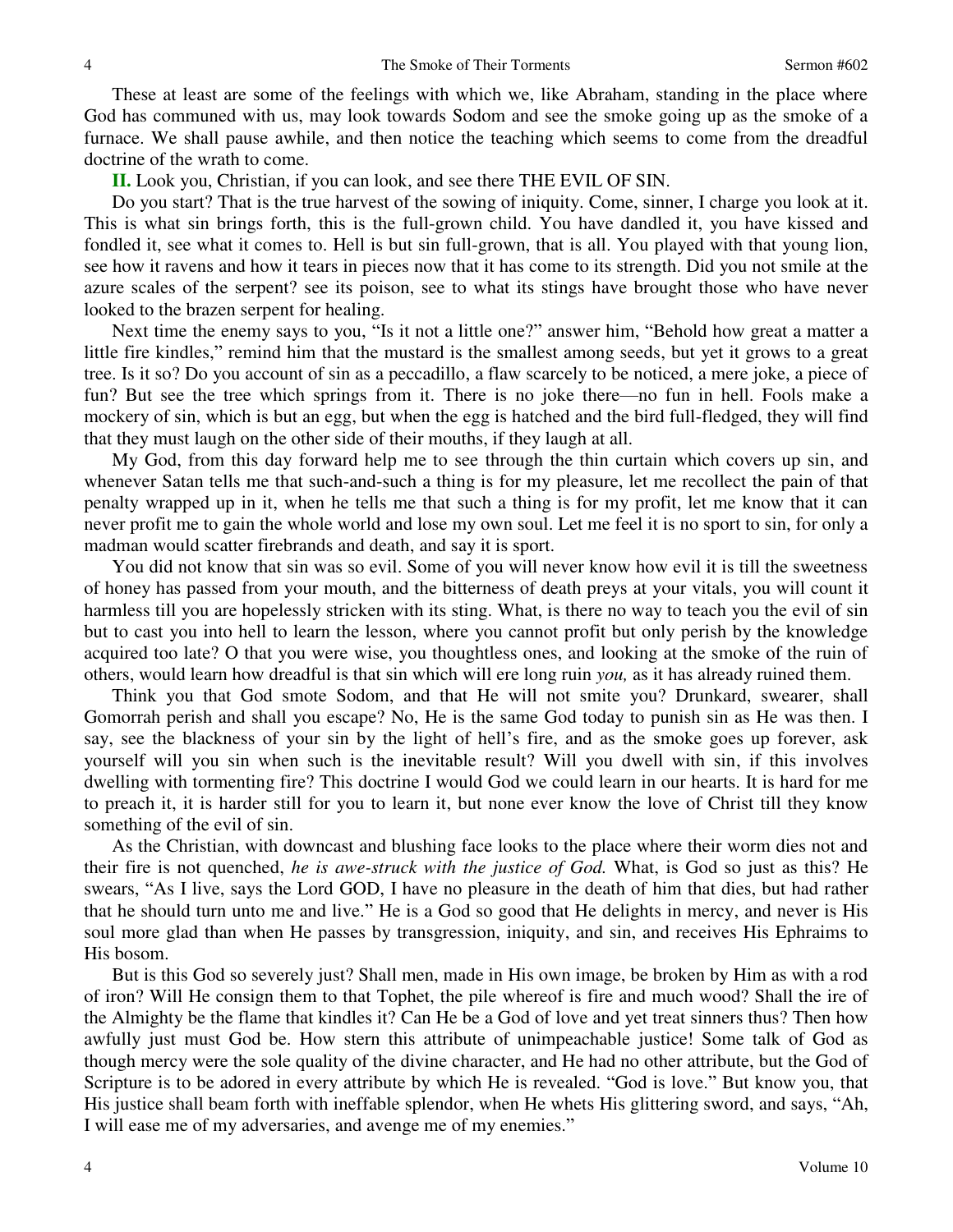My God, when He came on Sinai, touched the mountains and they smoked, coals of fire went before Him. He did ride upon the wings of the wind. Thick darkness was round about Him. His voice was thunder and He spoke in lightning. Even Moses did exceedingly fear and quake. What will He be when He comes to punish for offenses if He is thus dreadful when He comes merely to give the law? May you never know the weight of the eternal arm when it shall come down upon a guilty conscience. May we never feel in body and in soul how strict, how severe, how unflinching is that mighty God who has unsheathed His sword forever and bathed it in heaven, and made this as His solemn oath that He will by no means spare the guilty, but will cut them off root and branch, and destroy them forever.

Admire the justice of God. Muse upon it much. Think with what solemn pomp it shall be vindicated. Oh! what a holocaust of victims shall burn forever in attestation of His majesty! Let your soul be humbled, boast no more, bow at His feet, submit yourself. "Kiss the Son, lest He be angry, and you perish from the way, when His wrath is kindled but a little."

Another lesson now comes to us, and one which I hope will be more pleasing, and affect some minds that may not be moved by what we have hitherto said. Looking at the destruction of the wicked, this reflection crosses our minds. *We, His people, have been redeemed from destruction!* What a price must that have been which redeemed us from such woe and rescued us from such a place of torment! You have learned from this pulpit the doctrine of substitution, how the Lord Jesus Christ took the sins of His people and stood to suffer in their place and stead. We do not say that Christ endured the hell of His people, the precise torment which His people ought to have suffered, but we do say upon Scriptural warrant that Christ endured a pain and agony which was tantamount and accepted by God as the proper substitution for all the griefs which were due to the sins of His people.

Who can form an idea of what the torment of one soul must be that is cast away forever, not, remember, the torment of an hour, a day, a month, a year, a century, a thousand years, but forever forever! You cannot measure that, but you will have to multiply that by ten thousand times ten thousand when you recollect that Jesus laid down His life for many, and gave Himself a ransom for His sheep. Nor are these a few, but a great multitude which no man can number.

Well did the psalmist say, as he typified the Messiah, "All your waves and your billows are gone over me." One soul that is lost cannot feel all the waves and billows, but JEHOVAH Jesus did. None but a God could bear what He endured. Beneath that ocean of tremendous fire, the mighty substitute bowed His majestic head—that very head which heaven worshipped, and which is crowned with everlasting splendor—bowed Himself in the great baptism of Almighty wrath that the waves of swelling grief might roll over it, yea, every wave, and every drop of every wave of divine wrath that was due to His people.

Think, think, Christian, as you hear that solemn trampling, as you hear the wailing of the lost, as your eyes seek to penetrate that land of death, as your whole soul is alarmed with gloomy forebodings of that wrath, think what must have been in the tremendous cup—the hells of all His people, not actually, but virtually condensed into the pangs of an hour. He did but drink it, and all His veins were flushed with hot blood. Every nerve became a high road for the hot chariots of pain to drive along. He cried, "If it is possible, let this cup pass from me." It was not possible, He set it to His lips, He drank, He drank right on, His back was scourged, but still He drank. His head was pierced with the crown of thorns, but He took not away His lips. The spittle flowed down His cheeks, they were black with the bruising of mailed fists. Reproach had broken His heart, and shame had covered His face, but on, still on He drank. They pierced His hands and His feet, they offered Him vinegar, they rent away His clothes, they stripped Him naked, they left Him without a comforter. Devils surrounded Him with mockery, and men with scorn, but on, still on, He drank, O blessed Savior, till at last He had swallowed every bitter drop, and turning the chalice upside down, not so much as one black drop trembled on its brim, for—

> *"At one tremendous draught of love, He drained destruction dry."*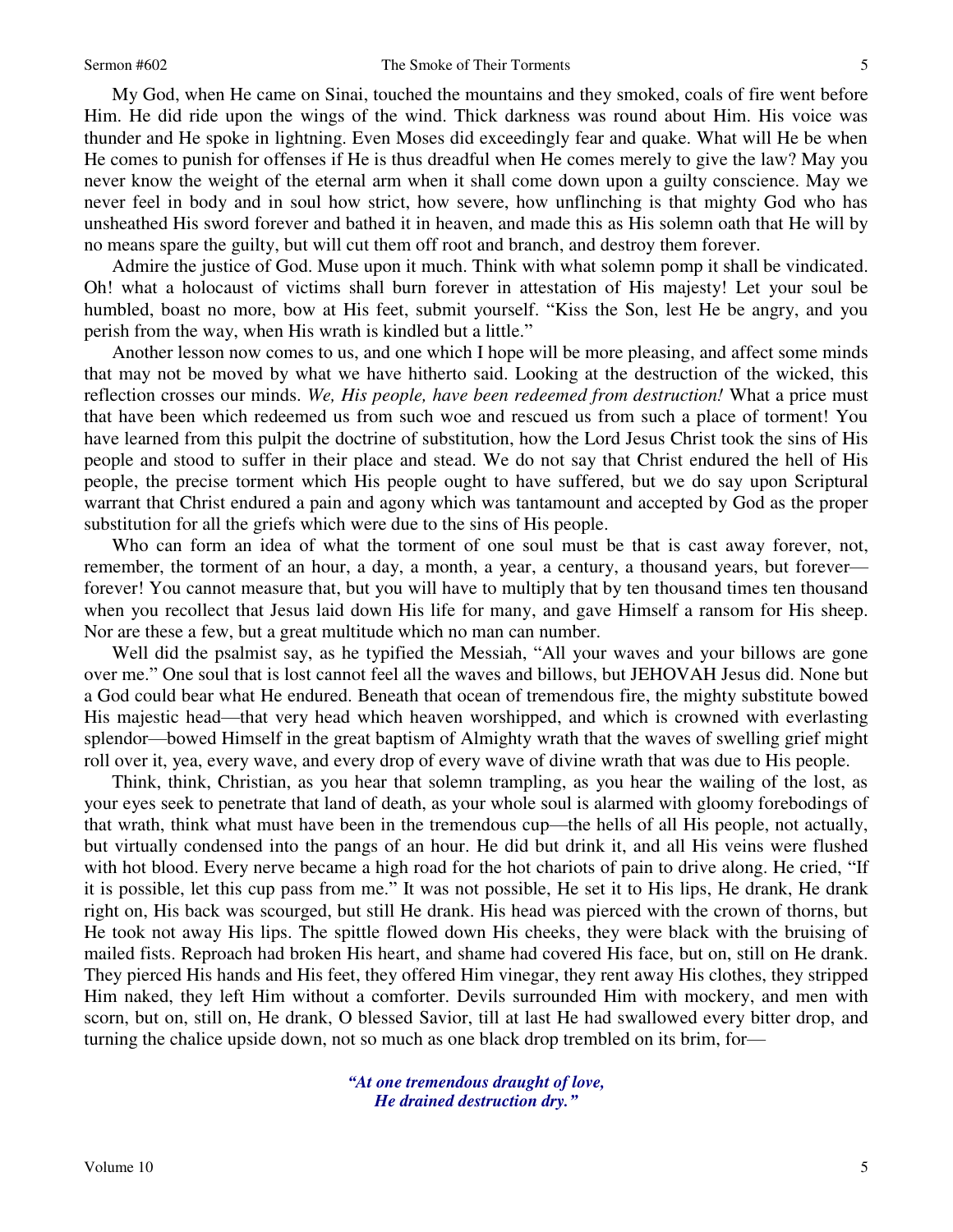For every one of His people He exhausted the cup, and there was not a pang, nor a grief, nor a penal groan left for any one of His elect. He suffered, the just for the unjust, that He might bring them to God. Here is a plummet to fathom the depths of the Savior's griefs, but who can throw the lead, and who can tell when it strikes the bottom! God only knows the griefs of His dear Son. Even lost spirits can scarcely guess it, and oh! as you look into that smoke, ascending forever and ever, say, "Hallelujah, Jesus! for You have redeemed us unto God by Your blood, and we shall reign forever and ever."

That fearful vision which beclouds my eyes and makes them feel heavy, at the same time presses upon me with a tremendous weight, while I mention another truth. *Behold here the solemnity of the Gospel ministry, the responsibility of those who listen to it, and the need there is for earnestness in handling divine things.* Have I to deal with immortal souls? Then let me not trifle. Have I to talk with men who must spend eternity in heaven or in hell? Then wake up, you sluggish flesh, and bear not down my spirit, and you, my soul, be you stirred up to the highest degree of intensity of love, and of earnest devotedness, that men may be by some means, or by any means, brought to escape from the wrath to come.

I would to God I could preach as Baxter did. That man, the victim of many diseases, but sane and healthy in his mind, said he never came to his pulpit without tears and his knees knocking together, for he had to speak for God with men who must soon appear before His bar, and he himself must appear there too, to give an account of his preaching to them. O sirs, it is perhaps but a matter of amusement for some of you to come on a Sabbath evening into this place, or any other, but believe us, it is no matter of amusement for us who have to preach to you. We would not have accepted our office if it had not been thrust upon us. Woe is unto us if we preach not the Gospel, but if we do preach the Gospel, still terrors seize hold upon us, for our heart is ready to break when we think how the multitude reject that Gospel, and go their way to their farms and their merchandise, and will not come to the Gospel-supper to be fed.

Preaching will seem dreadful work to the preacher when he comes to die, if he has not been faithful, and it will not seem slight work to *you* when you come to die, if you have heard in vain. What would you give for another Sabbath, for another invitation to hear those faithful sermons once more, to be moved by love divine once more? What would you give when inexorable death shall tell you that your hour-glass is empty, that your candle is burnt out, and that your soul must speed its way to stand before God? My brethren in the faith, and sisters, too, with what earnestness should this invest you! You are dealing, remember again, with souls that must sink to hell, unless they find mercy in Christ Jesus.

It is said that when Michelangelo painted his celebrated picture of the resurrection, he went by permission to the graveyard, and took out the newly-buried dead, and piled up the corpses by his bedside, and then slept in the midst of them, that he might get his mind into something like a proper frame for picturing the horrors of that tremendous day. I would not have you do such a thing as that, but living as you do in the midst of lost souls, I pray and beseech you to realize the prospect of their speedy perdition as a vivid fact. As you go to your bed, remember the despair and the dismay of those who dared to live in sin, and have already died without hope, and I think you will then be in a proper frame to paint that life-picture—which I hope each and all of us have set our hearts upon—of the conversion of the souls of many by our means. Oh, we are not alive, we are half dead.

Whitefield could say, "When I think of these things, I wish I could stand upon the top of every hackney coach in London, and preach to the passersby." We do not preach as if we meant it. I am afraid that we make infidels by our lethargy, and that you Christian people help to prevent the usefulness of the Word of God by the apparent indifference with which you treat eternal things. If hell be a fiction, say so, and honestly play the infidel, but if it be real, and you believe it, wake up, you that so believe, and leave no stone unturned, no means untried, by which through the power of the Holy Spirit sinners may be saved. Pledge yourselves this night, as with your hands upon the horns of the altar, pledge yourselves as you sit in the place where God has often met with you, that from this hour you will seek, God helping you, to love your neighbor as yourself, and prove your love by pitying earnestness in seeking his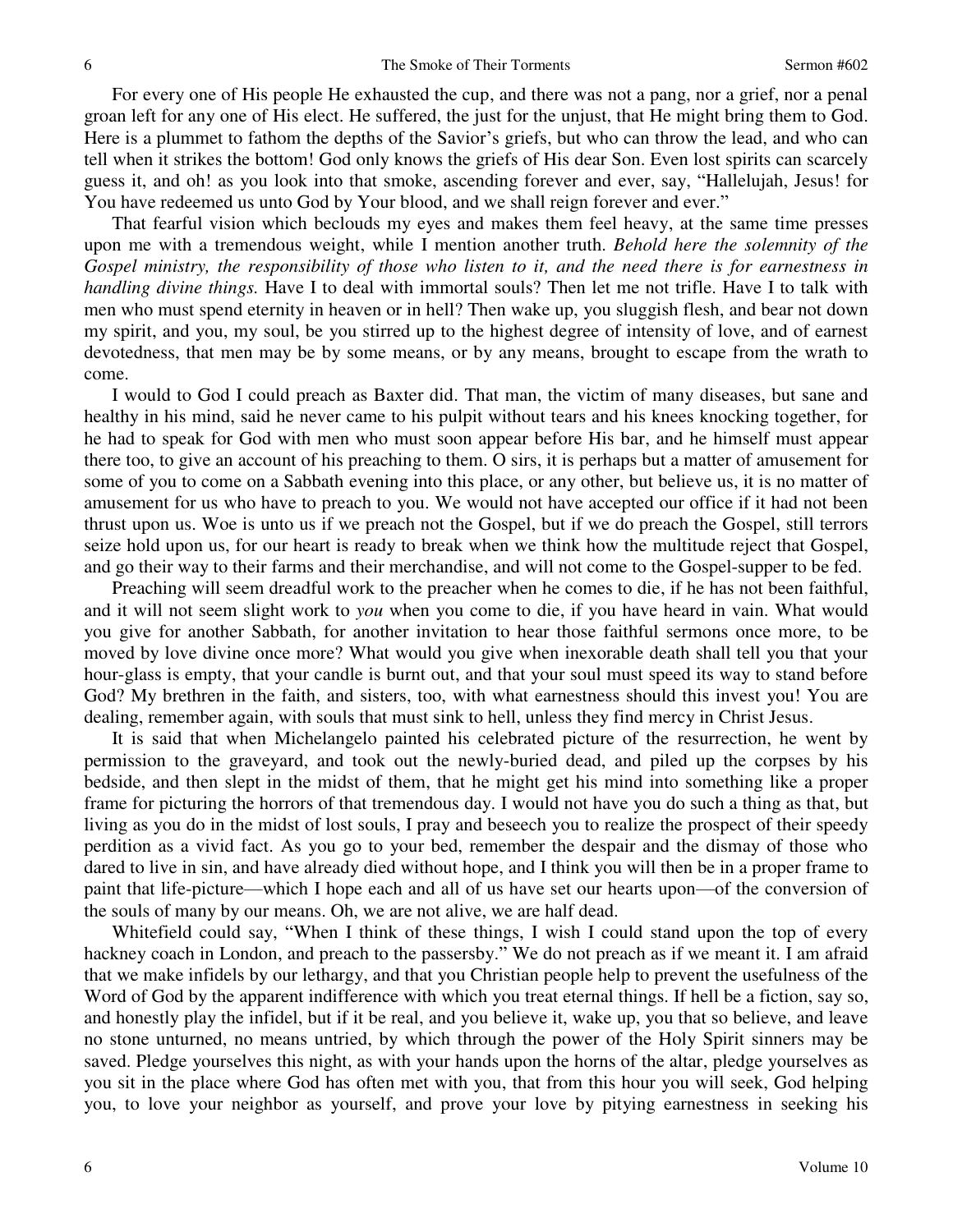salvation. That truth seems to be written clearly enough in letters of fire in the midst of the smoke that comes up from the desolation of lost souls.

And yet, it is not merely preaching, important as that is. It is not merely warning our friends and our neighbors, though we should never lose an opportunity of telling them of their danger with more feeling than mere fidelity can inspire, yea, with that repeated earnestness which deep convictions from the very Word of the Lord, and strong affection for the souls of men alone can prompt. Let me entreat you, do consider the use that Abraham made of that extraordinary revelation, "Shall I hide from Abraham," said the Lord, "the things which I do?" "And shall I cease to use the precious opportunity of pleading for my neighbors?" appears to have been the old patriarch's spontaneous thought. "My poor brother! Ah, poor Lot! His wife! His daughters! The city with its inhabitants!" A thousand thoughts of melting pity come rushing up at once. He does not stand mute with astonishment. He immediately opens his heart with intercessions, and fills his mouth with arguments.

Oh brethren and sisters! that is just such a response to the secret of the Lord which He shows to His servants, as you should have always ready to hand. You need not wait for an opportunity. You have it now. Pray, pray, pray—pray without ceasing. Let the breath of prayer be fervent with heat. Let the prayer be so eager that it repeats itself, as Abraham's did, each time waxing hotter, drawing nearer, growing more bold, till you verily tremble at the venture. "Who can tell?" This we know, we are in no danger of offending God by crying for mercy, even when we see the two-edged sword flaming from His mouth. You have no cause to lay limits upon your importunity or to check the rising passion of your vehement desire. Prayer is a fire that needs stirring. And intercession is a holy wrestling in which practice alone can make you adept.

Christians! some of you may look at a doomed Sodom with other eyes than Abraham did. Lot is called a righteous man, and he was vexed with the filthy conversation of the wicked. He frowned at the men of Sodom, and expostulated with them, and wished that sinners would restrain their follies, and not go to quite such lengths in sin. That is the sort of man Lot was. Have I not many a Lot before me now? The father of the faithful went a great deal beyond this. He lived far away from the scenes of vice, and the haunts of impiety. I suppose he did not think it necessary to sleep a night in that cage of uncleanness, that he might familiarize himself with the profane customs of the people. But he stood on hallowed ground, and prayed with a tender heart. He interceded with God, he multiplied his intercessions. Every time he prayed, and with each fresh note of prayer, his spirit grew more ardent. Impressed with God's severity, he takes courage from His goodness. Here is a fitting example for us. It is an example which I know will not be lost on some of you. The courage that can rebuke man, must come from the strength that takes hold upon God. When your face shines like an angel with the radiance that the mercy seat reflects upon it, then it shall come to pass that the scorner will not be able to resist the wisdom or the spirit by which you speak.

Oh how dreadful the jeopardy of the souls of unconverted men and women! Jonathan Edwards was once called upon to preach a sermon quite unexpectedly. I believe he had the habit of holding his manuscript close to his eyes, a most ungainly and apparently most inappropriate mode of uttering a discourse. He read it word for word, but as he read it, terror took hold upon his congregation, weeping and sobbing were heard on every side, for the Holy Spirit was with him, and each word came with power upon their souls.

I cannot speak such language as he used, but if I could, I might be the means of making some feel in what a state of jeopardy they now are. You stand over the mouth of hell upon a single plank, and that plank is rotten. You hang over the jaws of perdition by a solitary rope, and the strands of that rope are snapping one by one. Frailer than the spider's web is your life, and yet that is the only thing which divides you from a world of despair. The slightest insect commissioned by God's providence may end your unhappy life. You know not where, or when, or how disease may overtake you. Death often floats in the atmosphere of the house of God. He may be looking through those stony eye-holes. The skeleton monarch may be looking at and marking you as his prey. Could Xerxes stand here tonight, could he have